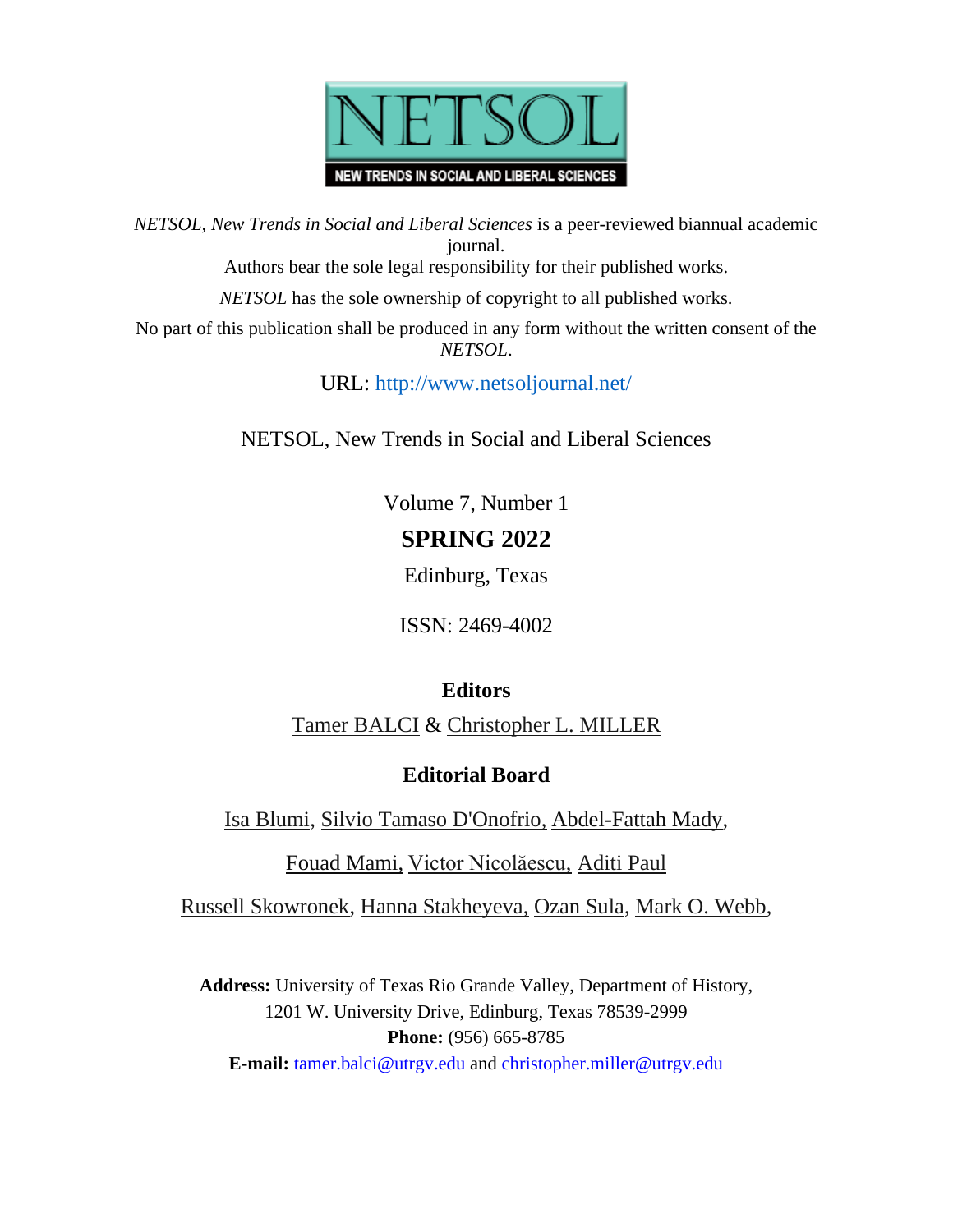

URL:<http://www.netsoljournal.net/>

## NETSOL, Volume 7, Number 1 **SPRING 2022**

### **CONTENTS**

| $1-19$<br><b>Till Neuhaus</b><br>When Push came to Nudge – Interdisciplinary Criticisms of Behavioral (Public) Policy                                                                                |
|------------------------------------------------------------------------------------------------------------------------------------------------------------------------------------------------------|
| 20-38<br>Walter C. Clemens Jr.<br>WE versus Us: Dystopias in Russia, China, and Maybe the USA                                                                                                        |
| Iñaki Tofiño Quesada<br>$39-42$<br>Book Review: John Connelly, From Peoples into Nations: A History of Eastern Europe, Princeton:<br>Princeton University Press, 2020.                               |
| Fouad Mami<br>43-44<br>Book Review: Joseph Ford, Writing the Black Decade: Conflict and Criticism in Francophone<br>Algerian Literature, New York: Lexington Books, 2021.                            |
| Fouad Mami<br>45-47<br>Book Review: Roger A. Sneed, The Dreamer and the Dream: Afrofuturism and Black Religious<br>Thought, Columbus: Ohio State University Press, 2021.                             |
| $48 - 51$<br>Karen Ferreira-Meyers<br>Book Review: Dong Guaqiang and Andrew G. Walder, A Decade of Upheaval: The Cultural<br>Revolution in Rural China, Princeton: Princeton University Press, 2022. |
| <b>Greg Carter</b><br>52-54<br>Book Review: Bryan Burrough, Chris Tomlinson, and Jason Stanford, Forget the Alamo: The Rise<br>and Fall of an American Myth, New York: Penguin Press, 2021.          |